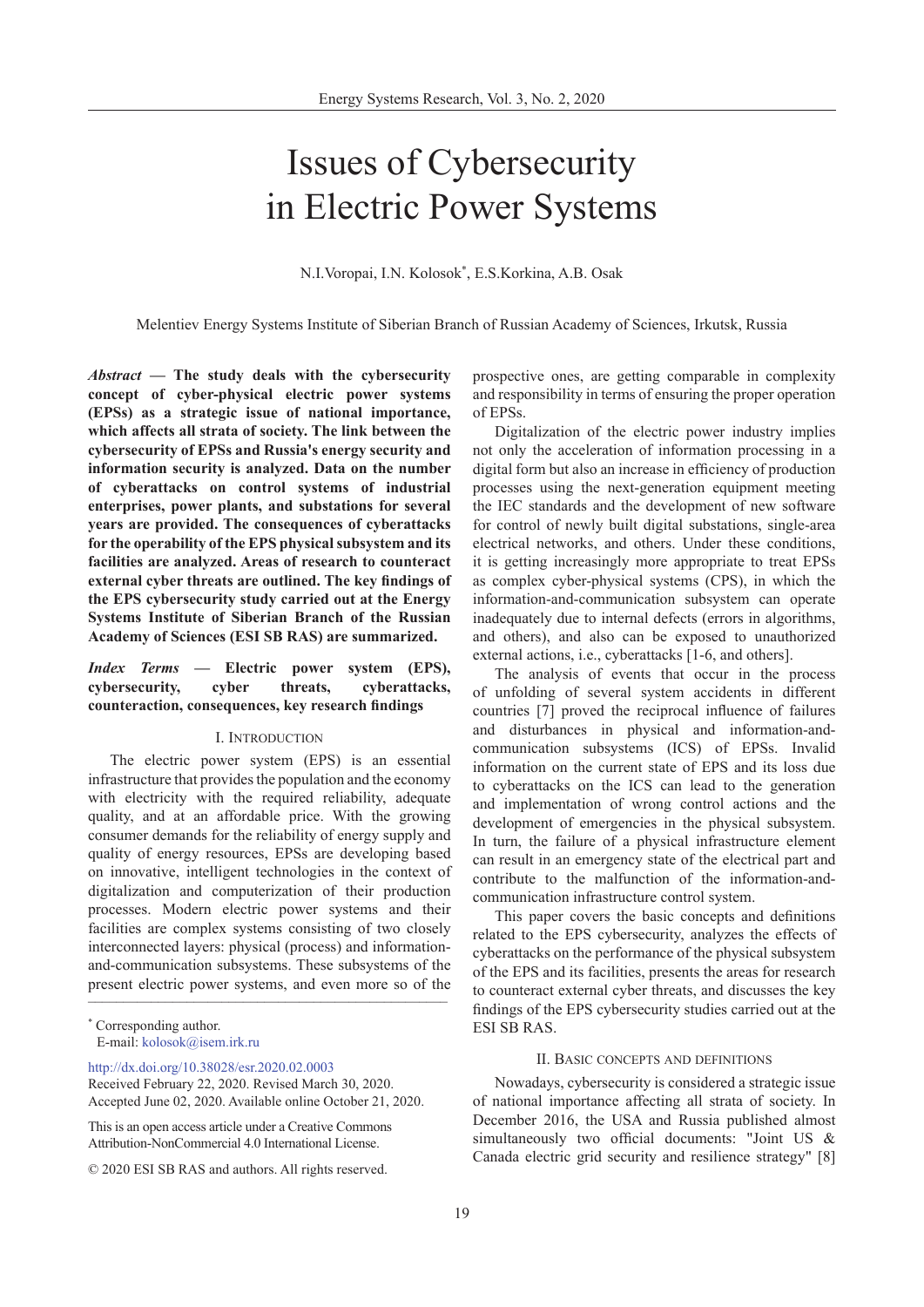and the updated "Doctrine of information security of the Russian Federation" [9]. Similar work is being done in the countries of the European Union, China, and others. The recognition of the cybersecurity importance is evidenced by the significant number of corresponding national strategies. However, these documents show noteworthy differences in the definition of cybersecurity and other key terms.

In [10-12], the authors study the connection between the EPS cybersecurity, on the one hand, and Russia's energy security (ES) and information security (IS), on the other hand. The authors of [11] note that the rapid spread of the computer environment, the development of information technology, and the trend towards the intelligent energy industry make cyber threat one of the most important tactical and strategic threats to energy security, i.e., they consider cybersecurity as an additional threat to energy security that is relevant in today's context.

On the other hand, since there is still no clear-cut definition of the "cybersecurity" term, it is often considered synonymous with information security. According to ISO 27032:2012 [13], cybersecurity is based on five components: application security, information security, network security, Internet application security, critical information infrastructure protection, but is not synonymous with any of them.

Information security is about ensuring confidentiality, integrity, and availability of information needed to meet user needs. Cybersecurity is a broader concept, it is construed as a set of tools, strategies, and technologies that can be used to protect the cyber-environment, resources of the organization, and the user [14]. The cyber-environment is understood here as connected computing devices, infrastructure, applications, services, telecommunications systems, the totality of transmitted and/or stored information, as well as maintenance personnel. Thus, approaching the EPS cybersecurity issue from the standpoint of the CPS, we should emphasize that it is aimed at protecting not only the data and facilities of the information-communication subsystem but also the data and facilities of physical infrastructure, the operation of which can be disrupted due to cyberattacks on the information subsystem.

At present, it is common to have all cyber threats divided into *external and internal ones*. Causes and sources of external threats are located outside the company's computers, usually in the global network: they are viruses, spam, remote hacking, DOD/DDOS attacks, and others. Internal threats depend solely on corporate personnel, software, and hardware. For energy companies, internal threats are no less dangerous than external ones. This issue becomes especially relevant when automating backoffice processes in energy companies, for example, when digitalizing the document flow [15]. In Russia, the share of external attacks only slightly exceeds 20%, as estimated by the developers of corporate security systems; the rest of them are hence internal.

The earlier studies on cybersecurity of energy systems introduced the concept of cyber-negligence, which can also be treated as one of the internal cyber threats. Cybernegligence [16] is the unintentional actions of employees of the organization that can prove harmful. They are due to negligence, poor computer literacy, or disregard for cybersecurity measures, and are comparable in damage to cyberattacks.

As noted in [6], the Dell Security Annual Threat Report published in 2015 by Dell provides the following recorded data on the number of cyberattacks on SCADA systems of industrial enterprises, substations, and power plants: 2012 - 91,676; 2013 - 163,228; 2014 – 675,186. The majority of cyberattacks targeted enterprises in Finland (202,322), Great Britain (69,656), and the USA (51,258), where SCADA systems are widely adopted and, in many cases, connected to the Internet. The authors show that to date, more than 30 countries have developed strategies to combat cyberattacks on energy and industrial facilities.

Therefore, the cyber resilience of energy facilities and EPSs as a whole is a critical and urgent issue to be addressed from the standpoint of the CPS given the interconnection of physical and information-andcommunication subsystems [5].

### III. Analysis of consequences of cyberattacks for the operability of the physical subsystem of the EPS and its facilities

Below we present some examples of cyberattacks on power facilities that show that such impacts on the ICS can lead to the destruction of physical subsystems and networks.

*On December 23, 2015, a successful cyberattack was carried out on Ukraine's power grid* [6]. It left about 225 (according to other sources - 600) thousand people without electricity for more than 6 hours. The power supply interruption lasted from 1 to 3.5 hours. Total electricity undersupply was 73 MW / h (0.015% of the daily electricity consumption in Ukraine). Hackers prepared their attack for at least six months. E-mails were sent to utilities, and once they were opened, the BlackEnergy3 malware got downloaded and isolated the infected computers from the control system of the power grid. The operation of the virus makes all information about the information-andcommunication subsystem, passwords, and access codes available. After that, it was possible to log in to the SCADA system and shut down 17 substations. Some servers and workstations of automated dispatch management systems of regional EPSs were disabled. At the same time, the company's telephone lines were jammed, which prevented estimating the scale of the outage. Electronic devices used for communication with substation circuit breakers were disabled. Power flow was restored after switching to manual control.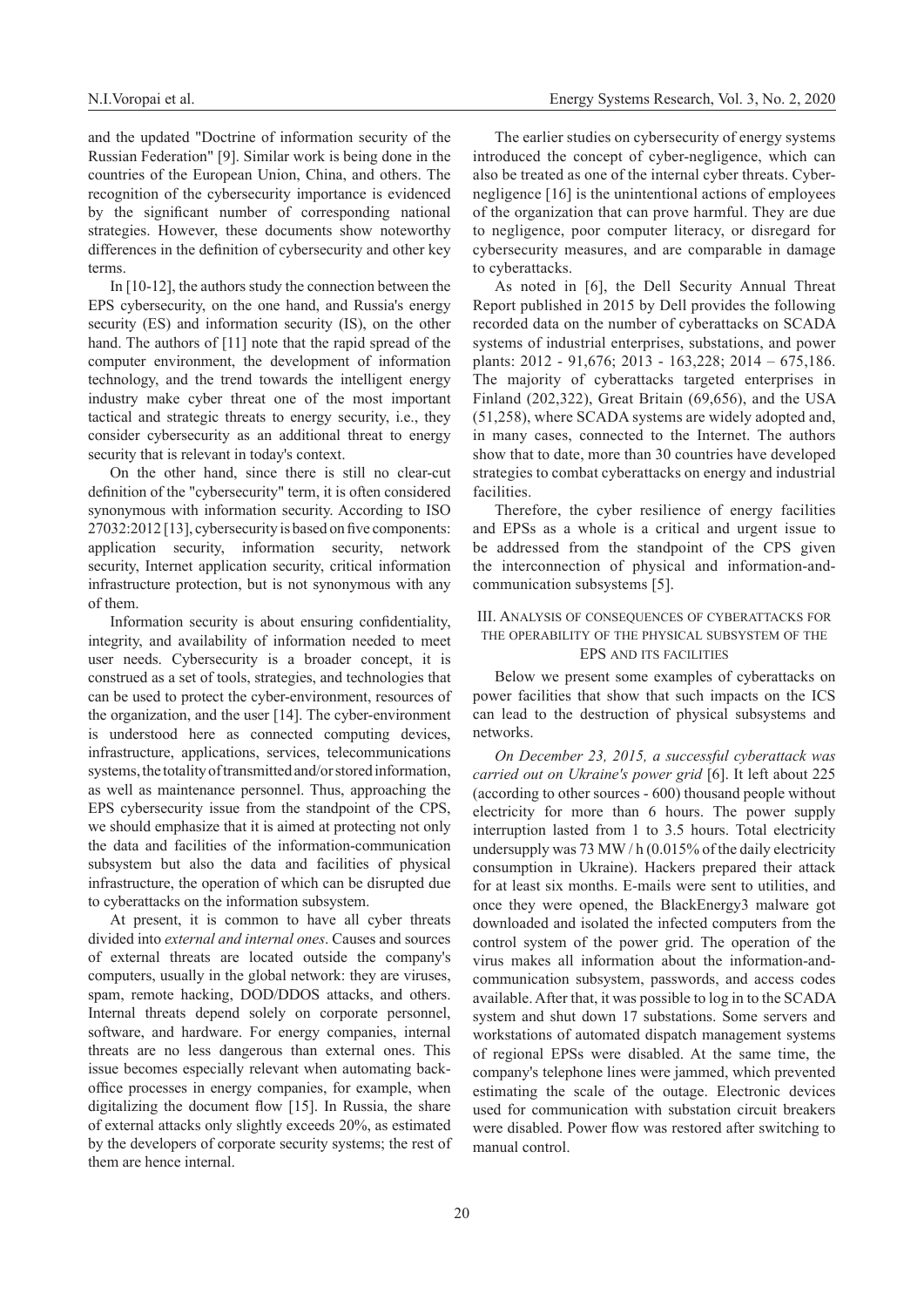*Kyiv blackout [17]*. On December 17, 2016, there was an outage of one-fifth of the Kyiv power grid together with the Kyiv pumped-storage power plant, which lasted one hour. The failure of the substation's automatic control completely de-energized the 330 kV Severnaya substation (Novi Petrivtsi village) with disconnection of substation auxiliaries from the power supply. As a result, the 144.9 MW loads of Kyivenergo PJSC and 58 MW of Kyivoblenergo OJSC were disconnected. The Kyiv pumped-storage was also de-energized with auxiliaries disconnected from the power supply, which was announced by the National Energy Company Ukrenergo on its Facebook page.

According to experts of the American company Dragos and Slovak ESET, the attack on a part of the Kyiv power grid was carried out by a team of hackers called Electrum. For this attack, the Electrum team used malware called CrashOverride. The researchers believe that the new software based on CrashOverride can automate massive blackouts. Malicious software includes interchangeable plug-in components. With their help, the malware adapts to different types of EPSs and can be easily reused when attacking the same facility or attack several targets simultaneously.

ESET and Dragos experts emphasize the main difference between the attacks on Ukrainian regional EPSs in December 2015 and that on Kyiv's power system. Whereas in the first case hackers had to access the EPS network and disable it 'manually', in the second case, the attack was fully automated. The CrashOverride malware is programmed to send commands directly via special protocols to the grid equipment to turn the power on or off. The experts claim that this feature allows CrashOverride operators to perform much larger and longer attacks than those during the Kyiv one-hour blackout. The consequences of the CrashOverride attack can be much more devastating than a temporary loss of control over the EPS. ESET experts hold that the malicious program has the potential to cause physical damage to EPS equipment. According to their data, CrashOverride can exploit the known vulnerability of Siemens equipment, in particular, the one found in the Siprotec digital relay. Such relays are installed for protection, monitoring, and control of electric power distribution and supply lines. Siemens has already released an update for the Siprotec relay, but if someone has failed to install it, attackers can physically destroy part of the power grid. Mike Assante of SANS Institute, a USA cybersecurity company, says that switching off a digital relay can cause thermal overloads in power lines. This can lead to sagging or melting of wires, damage to transformers, and live equipment.

# *Cyberattacks on nuclear power facilities [18].*

1. On January 25, 2003, the Slammer network worm crashed the Ohio nuclear power plant's corporate network in the United States, after which it spread to the plant's safety monitoring and coolant systems. The host computer of the power plant was disabled after that. It took six hours to restore the systems.

- 2. In September 2010, in Iran, about 30 thousand computer systems of industrial facilities were infected with the Stuxnet virus. The virus was introduced into the computer network of the Bushehr nuclear power plant, which paralyzed the plant, resulting in the suspension of Iran's nuclear program. This virus is distributed through the Windows operating system and is aimed at industrial Siemens software and hardware to cause instability of EPS operation. According to available estimates, this is the first virus created to disrupt real infrastructure facilities such as power plants, wastewater treatment facilities, and industrial plants. Such cyberattacks, based on the invasion of a computer virus targeting industrial power plants, introduce new threats into both cyber systems and physical systems [19].
- 3. On April 27, 2016, in Germany, the computers of the Gundremmingen nuclear power plant (120 km from Munich) operated by the utility RWE were infected with viruses W32. Ramnit and Conficker. The malware was detected on 18 removable media in the computer system of the plant's B unit, in its data visualization software. The infection did not pose a threat to the safety of the nuclear power plant, since the computers controlling the nuclear power plant systems are not connected to the Internet.

*On August 14, 2003*, most of the Midwest and North-East USA and Ontario, Canada experienced a power outage that in some regions lasted up to 4 days and affected about 50 million people. In total, 61.800 MW of electrical load was disconnected [20]. According to experts, the reasons for this large-scale shutdown are not directly related to malicious activities of cybercriminals; they were caused by errors in the cyber system software [20].

The above incidents show that external cyber threats are the most common causes of emergencies at power facilities (all but the last example). The following section will provide an overview of studies in Russia and abroad on counteracting external cyber threats. As for internal cyber threats, for the information-and-communication subsystem, as noted in [21], until recently, this aspect has not been associated with the issue of cybersecurity of cyber-physical EPSs. Further, the fourth section of this paper provides a brief overview of the research findings in this area.

# IV. Areas of research to counteract external cyber threats

In general, the problem of countering deliberate external cyberattacks is formulated as follows. First of all, one shall identify the most vulnerable points of the informationand-communication subsystem of the EPS in both its components: compiling information for monitoring of operating conditions and control over them (data collection and processing, system state estimation, and others);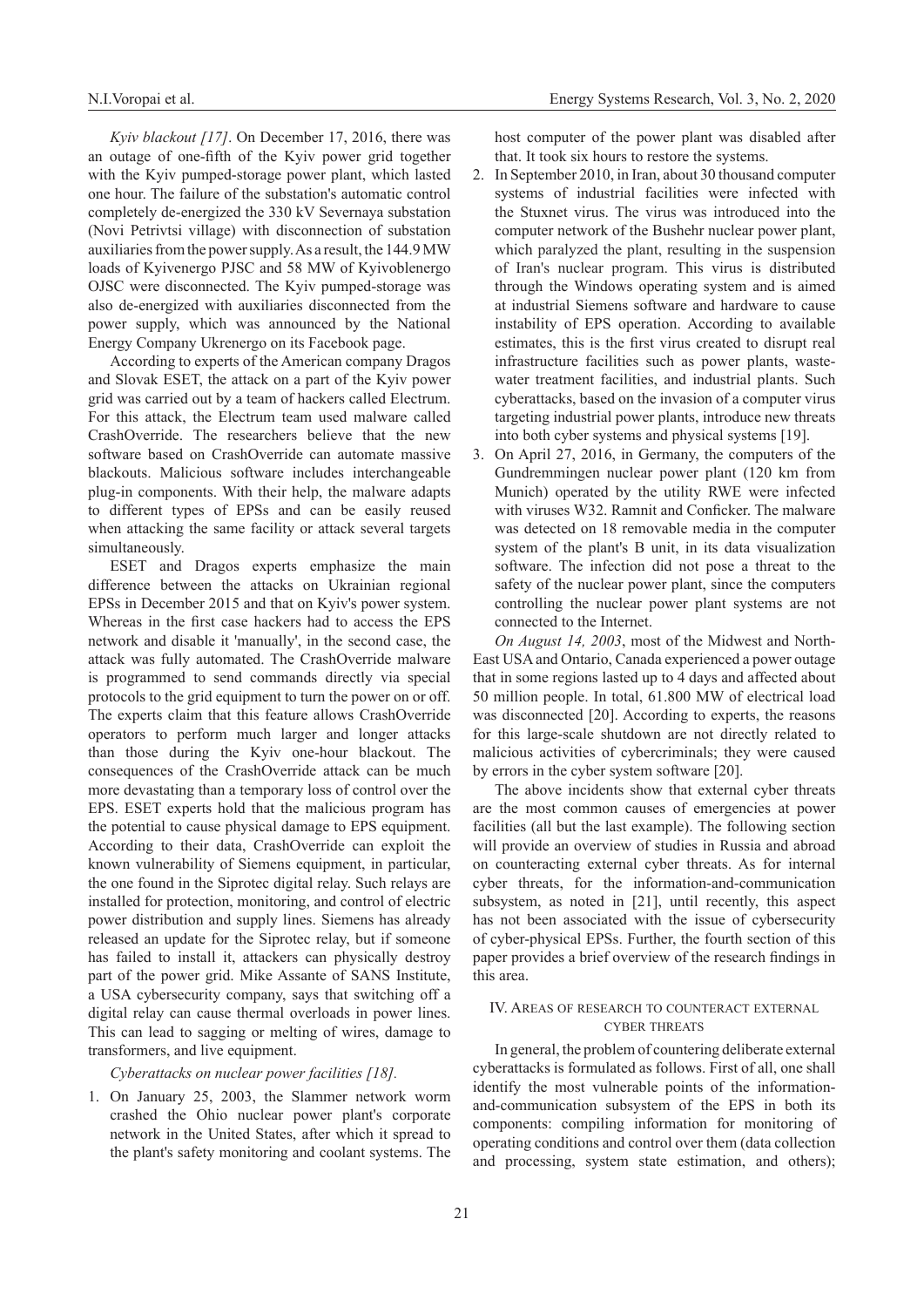development and implementation of control actions (identification, transfer, execution). The most vulnerable point of the given subsystem is identified by simulating cyberattack scenarios that vary depending on the location of their application (data transfer channels, state estimation algorithms, algorithms for developing control actions, and others). Specific measures are envisaged for each of the most vulnerable points or groups thereof to prevent severe consequences for the EPS [22 - 24, etc.].

One of the most common cyberattack scenarios is the false data injection into the EPS state estimation procedure [22]. The state estimation procedure [25] is one of the most important ones in the operational control of the EPS. The results of its calculations serve as the basis for maintaining the current operating conditions of the EPS, planning repair conditions, and making projections. The system state variables, parameters, and topology can be corrupted. The main goal is to make it difficult to identify false data injection by conventional algorithms. We consider the consequences of cyberattacks of this type for the operation of algorithms of electricity market management, algorithms of optimal power flow, and others. To understand "the inner workings" of the mechanism of the data corruption impact on the state estimation and to develop measures to counteract it, researchers model the false data injection process. Thus, in [26, 27], the false data injection scenario is formalized as a combinatorial problem on the graph by minimizing the number of the most affected vulnerabilities. In [28], optimization models based on mixed-integer programming of undetectable and unidentifiable attacks aimed at inputting false data into algorithms of the EPS state estimation are presented. In [29], a semi-Markov model of the false data injection cyberattack is proposed.

Cyber-initiated attacks aimed at information processing, protection, and control systems can be divided into four categories: blocking, imitation and modification, gathering, and privacy [23]. By way of illustration, let us detail the lists of the first two categories of attacks. Blocking attacks are denial of service; jamming during data transmission; sending Trojan horses (malware to trick the recipient) and the like. Imitation and modification attacks include a technique for injecting knowingly incorrect data (fuzzing); masquerading an attacker or malicious program to gain privileges by falsifying information (spoofing); reordering and mixing data (tampering); data cloning; replaying valid data, i.e., making such data resent or delayed.

Each type of cyberattack has negative consequences for the composition and content of data, which is why measures should be implemented to prevent them [23]. Possible consequences of cyberattacks may include loss of data, violation of their confidentiality, integrity, and plausibility. Potential measures to counter the cyberattacks include antivirus programs, security protocols, passwords as barriers, data duplication, data filtering, time synchronization control for operations, the use of digital signatures to confirm data ownership, and some others.

In terms of countermeasures against cyberattacks, it is important to assess the probability of the success of the attack. For this purpose, two Bayesian graphical models of cyberattacks are presented in [30] for EPS vulnerability assessment. The ultimate goal of any cyberattack on the ICS is to disable physical elements of the cyber-physical EPS. From an attacker's point of view, substations, control centers, data transmission channels, and corporate monitoring centers are considered as potential objects of attack (vulnerability points). The identification of vulnerability points in the information-and-communication subsystem of these objects is precisely aimed at achieving the ultimate goal of a cyberattack. Different combinations of such vulnerability points produce 14 possible cyberattack scenarios. It follows from the above that an important task is the development of complex cyber-physical models (CPM) for the identification of vulnerable points of cyber-physical infrastructure and assessment of the reliability of cyberphysical EPSs and reliability of power supply to consumers [29-31, and others].

Along with computerized cyber-physical models for studies of cybersecurity of EPSs, another important direction is the development of reference physical models. One of them is presented in [32] and includes four interconnected layers: a layer of physical EPS based on the RTDS simulator with multiple ports for connecting physical measuring, protection, and control devices; a sensor layer including the above physical devices; a communication layer implemented using physical channels of data concentration, data transmission, and required protocols; a layers of applications, including, as one of them, monitoring of EPS voltage stability in real-time. In [33], the authors employ the same methodology of building a cyber-physical model (CPM) of EPS based on the application of the RTDS hardware/software simulator and real devices of protection, automatics, and other elements.

In [24], the authors study the impact of the "denial of service" cyberattack on control systems of distributed generation plants, which is aimed at causing instability of the EPS as a whole with the risk of cascading accident development. The research proposes the use of robust control of distributed generation units as a measure to counteract the cyberattack.

An original approach to counteracting cyberattacks is presented in [34] in the form of a package of support for the so-called controlled degradation of the control system of the energy facility in the event of cyber incidents. The essence of the concept is that during an incident, it is possible to consciously give up some functions of information exchange and control, leaving for pre-prepared "limits to degradation" and hence narrowing the environment where a cyber incident may develop. At the level of "maximum degradation" in cases of serious incidents, only the main protection and control functions remain at the stand-alone microprocessor operating condition and the maximum "manual" control mode.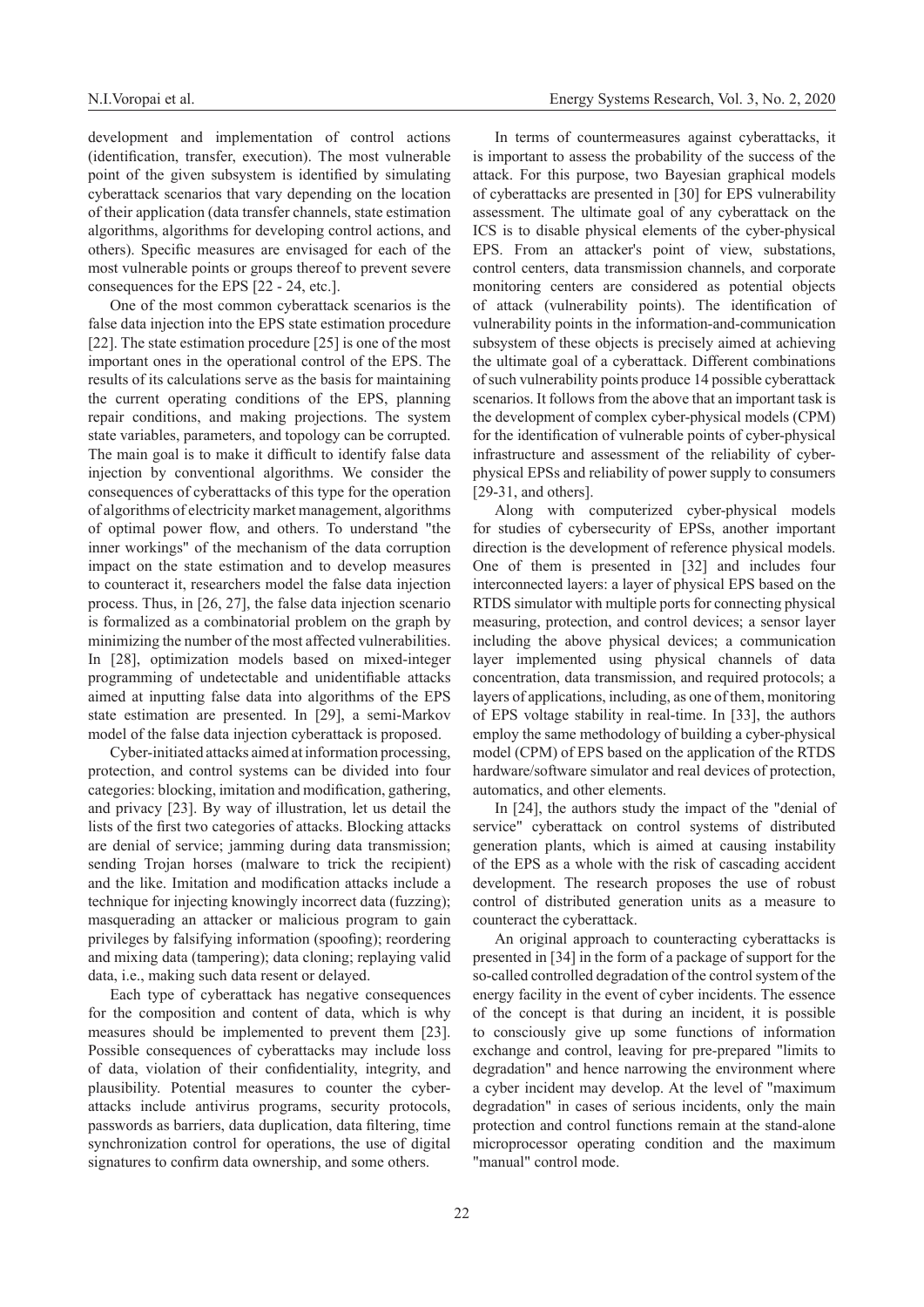The above analysis of key research findings relevant to the aspect of EPS cybersecurity under examination gives an idea of the state of developments in the world.

#### V. Key research findings by the ESI SB RAS

The efficiency of EPS control is ensured by the current regularly updated reliable information, optimal control actions developed on its basis, and their reliable execution. Hardware and software tools of SCADAsystems and WAMS, and the state estimation procedure designed to support the dispatch personnel actions in the course of the EPS operational and emergency control, are the components of the information-and-communication subsystem that are critical and at the same time most vulnerable to cyberattacks. Modern cybersecurity methods aim to prevent or reduce the impact of attacks. Attack prevention is ensured at the level of information technology experts through methods of cryptography, authentication, access control, management, and others. If these measures prove insufficient, actions should be taken to reduce the impact of attacks that occurred in the ICS on the reliability of operation of the physical subsystem.

# *1. Application of statistical methods of information processing in cyberattacks on information collection and processing systems (SCADA and WAMS)*

The studies performed at the ESI SB RAS, along with engineering and organizational measures aimed at improving the cybersecurity of electric power facilities, propose employing statistical methods of processing the measurement information coming from SCADA systems and WAMS to analyze the vulnerability of the informationand-communication subsystem and reduce the impact of cyberattacks on the quality of physical subsystem control. First of all, these are the methods of static and dynamic state estimation [25], measurement verification [35], and other information processing methods used in EPS control.

To assess the ability of a complex engineering system to withstand cyberattacks, the concept of system vulnerability level is introduced, the numerical rating of which is a vulnerability index. In [36,37], the concept of the vulnerability index of the state estimation was introduced, with the latter characterizing the degree of exposure of its results to possible errors in measuring information when cyberattacks are directed at the SCADA system. A set of indicators descriptive of the accuracy of state estimation results was used to determine the vulnerability index. Since these indicators are nondeterministic, the apparatus of the fuzzy sets theory is used to estimate the vulnerability index [38]. It is shown that the joint use of SCADA and PMU measurements for EPS state estimation allows increasing the efficiency of methods for bad data detection and accuracy of obtained estimates, thus reducing the vulnerability of the state estimation task to cyberattacks [39].

A method proposed in [40] for processing and verification of information streams of synchronized phasor measurements (SPMs) involves a wavelet analysis of random processes, which allows detecting both systematic errors and interference maliciously created by cyberattacks. The WAMS structure was studied, vulnerabilities were identified, and possible cyberattacks were analyzed. Attacks of false data injection into the information flows of SPM were modeled, the probability characteristics of distorted data and data not exposed to malicious data streams were analyzed. The SPMs were verified using the wavelet theory.

The study in [41,42] suggests the use of dynamic state estimation algorithms and measurement verification for the detection and correction of data distorted due to cyberattacks in the case of low measurement redundancy. Consideration of the dynamics of changes in the EPS state imparts substantially new properties to the state estimation algorithms, including the ability to work under insufficient information, higher robustness to failures and interference, the ability to adapt and predict. The dynamic state estimation offers more opportunities to detect gross and systematic errors in telemetry due to the use of retrospective and predictive information about the parameters of the operating conditions [42].

# *2. Application of the attack tree technique to analyze the cyber vulnerability of EPS facilities [43,44]*

The digital substation (DSS), which is one of the pilot digitalization projects in the electric power industry, was assumed as the object of the cybersecurity study. The study proposes the use of the concepts of "cyber resilience" and cybersecurity indicators to analyze the ability of the DSS to withstand cyberattacks and restore its performance after exposure to them. The structure of the digital substation is studied for the cyber-physical system, and factors influencing the extent of reduction of the digital substation functionality due to cyberattacks are analyzed. Some known cyberattacks were considered, including "denial of service" (DoS-attack), the introduction of viruses and software with "implants", masquerading GPS signals/ stream of transient values (SV stream)/MMS and GOOSE messages, traffic overflow, and others, which are direct threats to DSS performance. The consequences for the DSS cybernetic and physical subsystems under various cyberattacks were analyzed, and measures were proposed for these subsystems to counter cyberattacks.

To coordinate DSS vulnerabilities and cybersecurity threats with measures to counter possible malicious attacks, the study employed the fault tree analysis technique used in the reliability theory of complex engineering systems. As a result, a tree of attacks was formed to analyze the DSS cybersecurity. A tree of attacks can be clearly compiled for each substation. This provides an opportunity to analyze the DSS information-and-communication system with respect to the presence of vulnerabilities, to revise the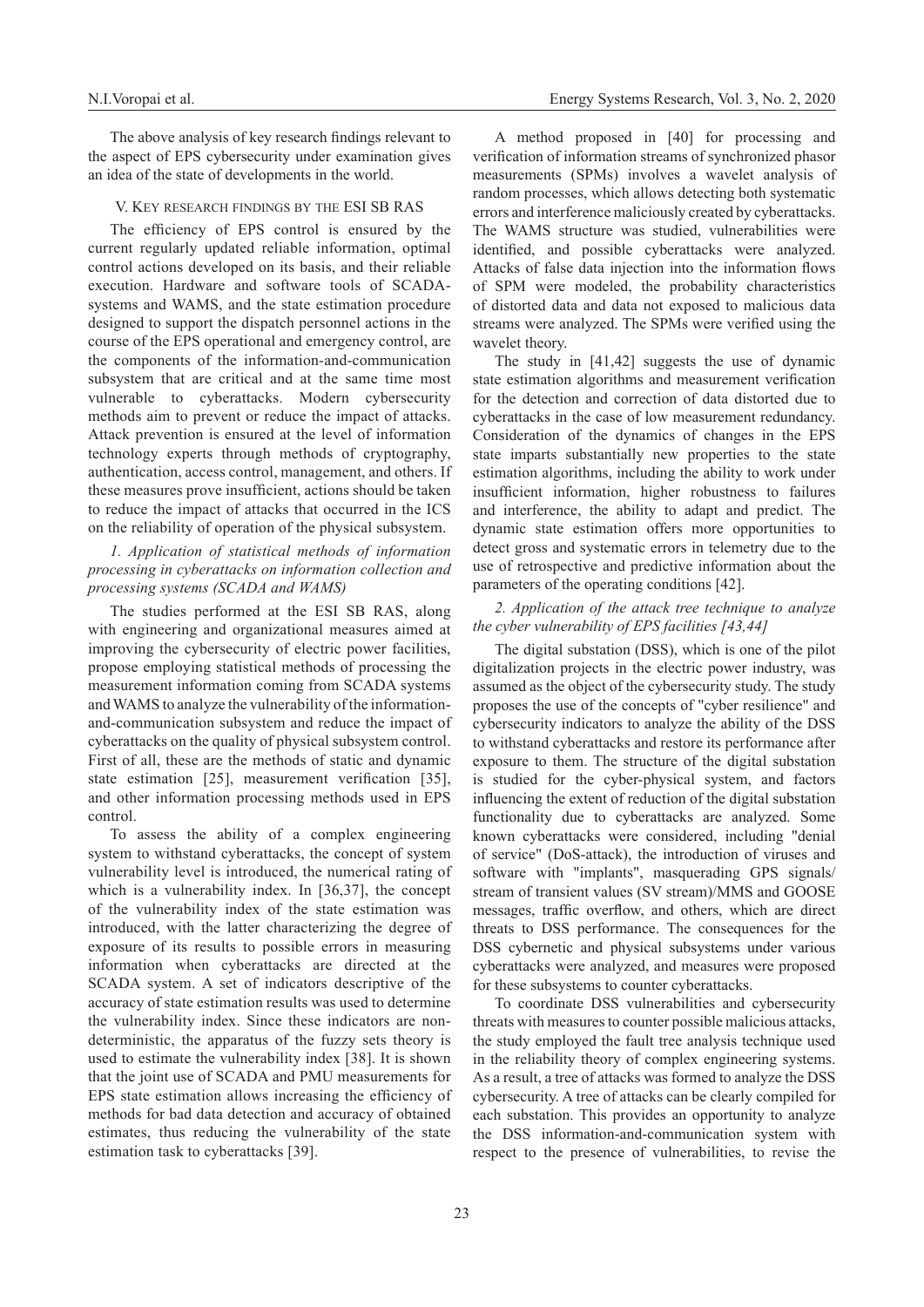existing protective cyber-measures, and to develop a policy of further steps to improve the cybersecurity of this energy facility.

#### *3. Risk-based approaches to cybersecurity analysis*

 Theories based on the concept of risk are an important direction in solving the problems of cybersecurity [45]. The risk-based approach takes into account the harm due to damage or destruction of a facility as a result of cyberattacks by using qualitative (complexity of restoration, destruction of the unique natural environment, reputation, etc.) and quantitative (as expressed in monetary terms) indicators, as well as the probability of damage or destruction of a facility with the possibility of cascading emergencies [46].

In [47-49], researchers propose a methodological approach to threat analysis and risk assessment of cybersecurity risks in electric power infrastructure based on semantic modeling. The approach includes a system of cyber-security ontologies and a fractal stratified model of the ontology system, a technique for analyzing cyber threats in electric power infrastructure, a technique for modeling scenarios of emergencies in electric power infrastructure as caused by cyber threats, and a technique for assessing cyber-security risks in electric power infrastructure.

The architecture of an intelligent system was developed for threat analysis and assessment of cybersecurity risks in electric power infrastructure. It implements a methodological approach based on the integration of the expert system, Bayesian belief networks, and a visual risk assessment component. This methodological approach was used to develop a technique for cyber threat analysis and risk assessment. The proposed methodological approach allows developing a classification of assets and facilities of the electric power infrastructure to assess potential vulnerabilities in terms of the significance of the facilities and the level of their protection.

In [50, 51], to reveal possible operational failures of the EPS under cyberattacks the authors perform an analysis of cybersecurity risks of the ICS and their impact on control functions, as well as the related consequences for the physical subsystem of EPS.

The information-and-communication infrastructure of the EPS was examined and the cybersecurity properties of SCADA and WAMS, which are part of the infrastructure, were analyzed. An algorithm was developed to assess control risks in the event of cyberattacks on SCADA systems and WAMS. SCADA and WAMS systems were treated as assets, and control losses followed by the EPS malfunctioning were considered as damage.

The algorithm consists of two stages: the first stage is the assessment of control risks for each materialized cyber threat; the second stage is the determination of the resulting risk value.

To assess the risks of losing EPS control, a hierarchical fuzzy system was proposed, which includes four fuzzy inference systems. Factors such as the attacker's capabilities,

intentions, and goals were used to assess the probability that the threat will be triggered. Combinations of factors, such as the attacker's capabilities and ICS vulnerabilities, served as the basis for assessing the probability of a threat event as a result of adverse action. A combination of these probabilities was used to determine the total probability of the threat materialization. Combinations of the probability of threat materialization and levels of impact (consequences) on SCADA systems and WAMS determine the risk value for the EPS control.

# *4. Ensuring serviceability of the emergency control and relay protection systems in the context of cyberattacks*

 In the context of EPS operation under cyberattacks, it is essential to provide the cybersecurity of automatic control systems, including relay protection (RP) devices, the operation and emergency control automatics (ECA) systems, and the automated process control systems (PCS). To this end, the studies performed at the ESI SB RAS [52- 55] examined not only the problems of hacker attacks but also the entire array of problems related to the adequate operation of cybernetic systems in EPSs.

The key elements of RP and ECA systems, as noted in [29], as applied to main facilities, i.e., digital substations that can be exposed to cyberattacks with severe consequences, are communication networks, process buses, facility buses, digital systems of RP, ECA, monitoring and control devices, and external digital channels. The researchers propose identifying critical functions of protection and automatic systems and duplicate them on a non-digital basis as the "last tier" of protection, thus excluding the very possibility of cyberattacks on them [53, 54]. Other RP and ECA systems should be able to operate not only in integrated digital information systems but also in a standalone isolated condition during the period of a cyberattack or its threat, as well as during the EPS restoration. This "last tier" proposal is practically consistent with the concept of the "controlled degradation" studied in [34].

The research in [53, 54] suggests creating a simulation subsystem at the energy facilities that would automatically simulate the operation of automatic control devices, verifying the adequacy of their work based on information from the emergency event recorders (EER), automatic remote control, and other sources. Given that the hardware and software base of such a simulation subsystem would differ from the hardware and software base of the implementation of RP and ECA devices, in case of cyberattacks, there would be different behavior of real and simulation subsystems observed, which would make it possible to identify cyberattacks as well as to identify potential errors in software algorithms.

The factor of potential algorithm errors realized in the form of software for digital RP and ECA systems is of grave importance and forms internal cyber threats for the information-and-communication subsystem. In [21], this problem is illustrated by case studies of large-scale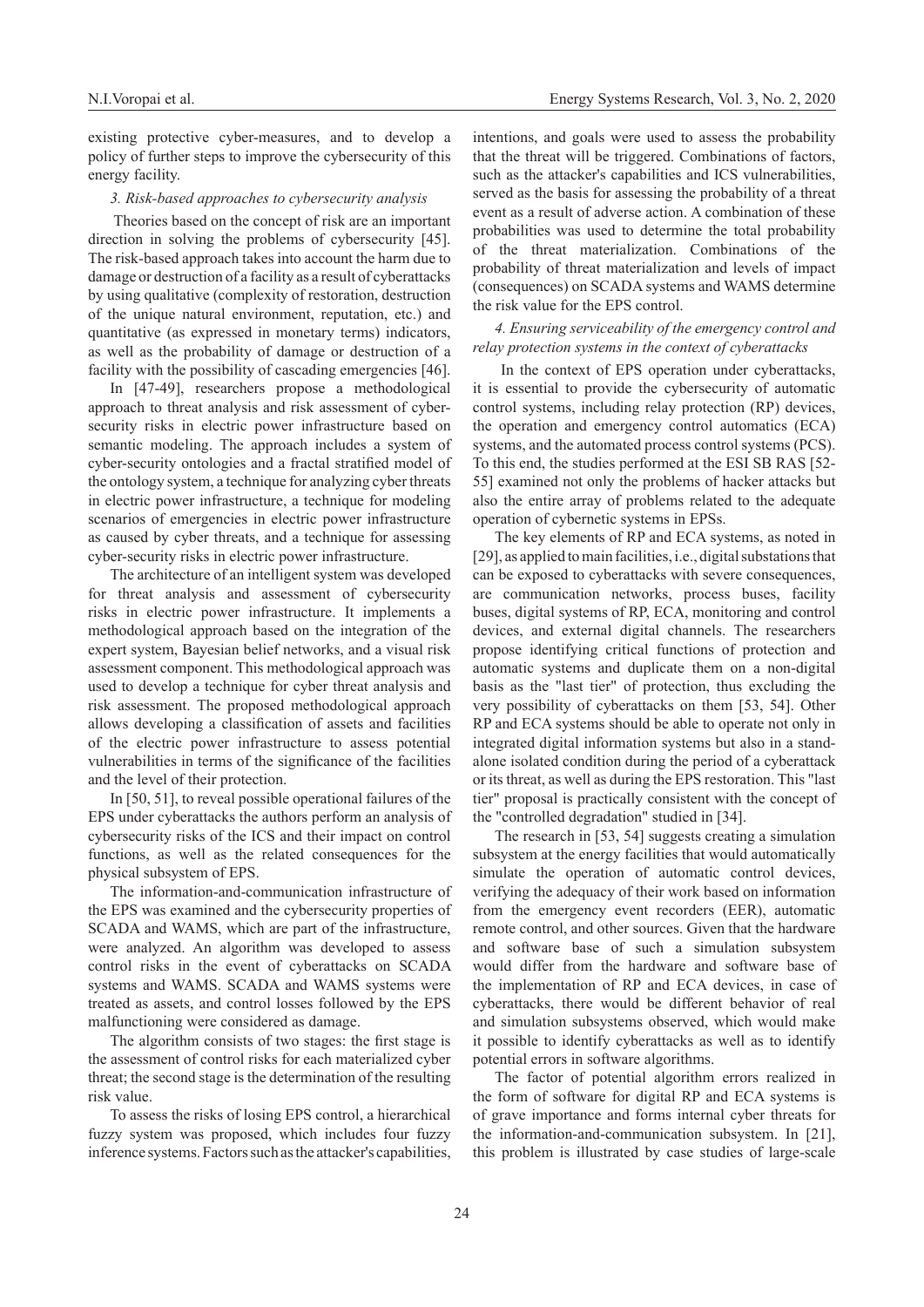blackouts of cascade nature in the UES of Russia in recent years. An analysis of the blackouts of August 22, 2016 [55] and June 27, 2017. [7] indicates that the shortcomings of control system algorithms increase the scale of consequences when local accidents become system-wide.

#### VI. CONCLUSION

The case studies of real-life cyberattacks on electric power facilities and systems given in the paper testify to the urgency of the

EPS cybersecurity issue. The issue of cyber resilience of energy facilities and EPSs as a whole is a critical and urgent problem that should be addressed from the cyberphysical standpoint in conjunction with physical and information-and-communication subsystems.

Recent years have seen much effort put in the field of EPS cybersecurity. Analysis of the current state of research indicates a strong interest in this problem and demonstrates significant results in identifying vulnerabilities of the information-and-communication subsystem of the EPS and developing cyber-physical models of the EPS to study the consequences of cyberattacks.

The studies performed at the ESI SB RAS employ statistical methods of data processing to analyze vulnerabilities of the information-and-communication subsystem and reduce the impact of cyberattacks on the quality of control of the physical subsystem of the EPS. The researchers propose applying the methods for verification of the information coming from SCADA systems and WAMS, including the wavelet method, to perform static and dynamic EPS state estimation procedures. The efficiency of cyberattack detection is shown to increase with the combined use of data from SCADA and WAMS. Vulnerability analysis is also performed by building an attack tree for electric power facilities.

The substantiation of measures to counter cyber threats and reduce the negative consequences of their possible materialization involves a risk-based approach for determining the damage from the consequences of materialized cyberattacks. An algorithm was developed to assess control risks under cyberattacks on SCADA systems and WAMS.

Ensuring cybersecurity of automatic control systems, such as relay protection devices, operation and emergency control automatics, and automated process control systems also proves an urgent task in the operation of EPSs under cyberattacks. To fulfill the task, the studies performed at the ESI SB RAS examined not only the problems of hacker attacks but also the entire array of problems of adequate operation of cybernetic systems in the electric power industry.

The process of digitalization of electric power systems; the use of intelligent technologies and complex engineering, information, and communication equipment have increased the cybersecurity risks of EPSs and energy companies. These point to the need to continue multi-faceted studies

in this direction so that the recommendations they are to produce would ensure the required level of cybersecurity of digital intelligent EPSs.

#### **REFERENCES**

- [1] Voropai N.I., Gubko M.V., Kovalev S.P., et al. Problems of digital energy development in Russia, Problemy upravleniya. – 2019. – No. 1. – P. 2–14. (in Russian)
- [2] Koshcheev L.A. On the use of digital technology in the electric power industry, *Izvestiya* NTC Edinoj energeticheskoj sistemy. – 2019. – No. 1 (80). – P. 47– 56. (in Russian)
- [3] Jin Wei, Kundur D. Two-tier hierarchical cyberphysical security analysis framework for smart grid, IEEE PES *General Meeting*, San Diego, USA, July 22  $-27, 2012, 5$  p.
- [4] Khaitan S.K., McCalley J.D. Cyber-physical system approach for the design of power grids, IEEE PES *General Meeting*, Vancouver, Canada, July 21 – 25, 2013, 6 p.
- [5] Voropai N.I., Kolosok I.N., Korkina E.S., Osak A.B. Issues of vulnerability and survivability of cyberphysical electric power systems, *Energy Policy*. 2018. No. 5. Vol. 53–61. (in Russian)
- [6] Papkov B.V., Kulikov A.L., Osokin V.L. Cyber threats and cyberattacks in the electric power industry: a study guide. Nizhny Novgorod: Nizhny Novgorod branch of the Russian Presidential Academy of National Economy and Public Administration, 2017, 80 p. (in Russian)
- [7] Voropai N.I., Efimov D.N., Mayakov D.V., et al. Accident in the Unified Energy System of Siberia on June 27, 2017., *Methodological issues of studies of large energy systems reliability.* Issue 69. Book 2. Irkutsk: ESI SB RAS. – 2018. – P. 208–218. (in Russian)
- [8] Joint United States Canada electric grid security and resilience strategy (https://www.whitehouse.gov/sites/ whitehouse.gov/files/images/Joint\_US\_Canada\_Grid\_ Strategy 06Dec2016.pdf).
- [9] The doctrine of information security of the Russian Federation (Approved by Decree of the President of the Russian Federation, No. 646 of December 5, 2016, http://kremlin.ru/acts/news/53418 ). (in Russian)
- [10] Massel A.G. Cyberattacks as a threat to Russia's energy security, Proceedings of the international conference "Cybersecurity-2013". Ukraine, Kyiv, Institute of Special Communication and Information Security, National Technical University of Ukraine, "Igor Sikorsky Kyiv Polytechnic Institute". 2013. No. 1 (3). P. 49-56. (in Russian)
- [11] Massel L.V., Voropai N.I., Senderov S.M., Massel A.G. Cyberhazard as a strategic threat to energy security, *Voprosy kiberbezopasnosti*. No. 4 (17). 2016. – P 2-10. (in Russian)
- [12] T-REC-X.1205 ITU-T: Overview of cybersecurity [Electronic publication]. URL: https://www.itu.int/rec/ T-REC-X.1205-200804-I (Accessed on May 16, 2019).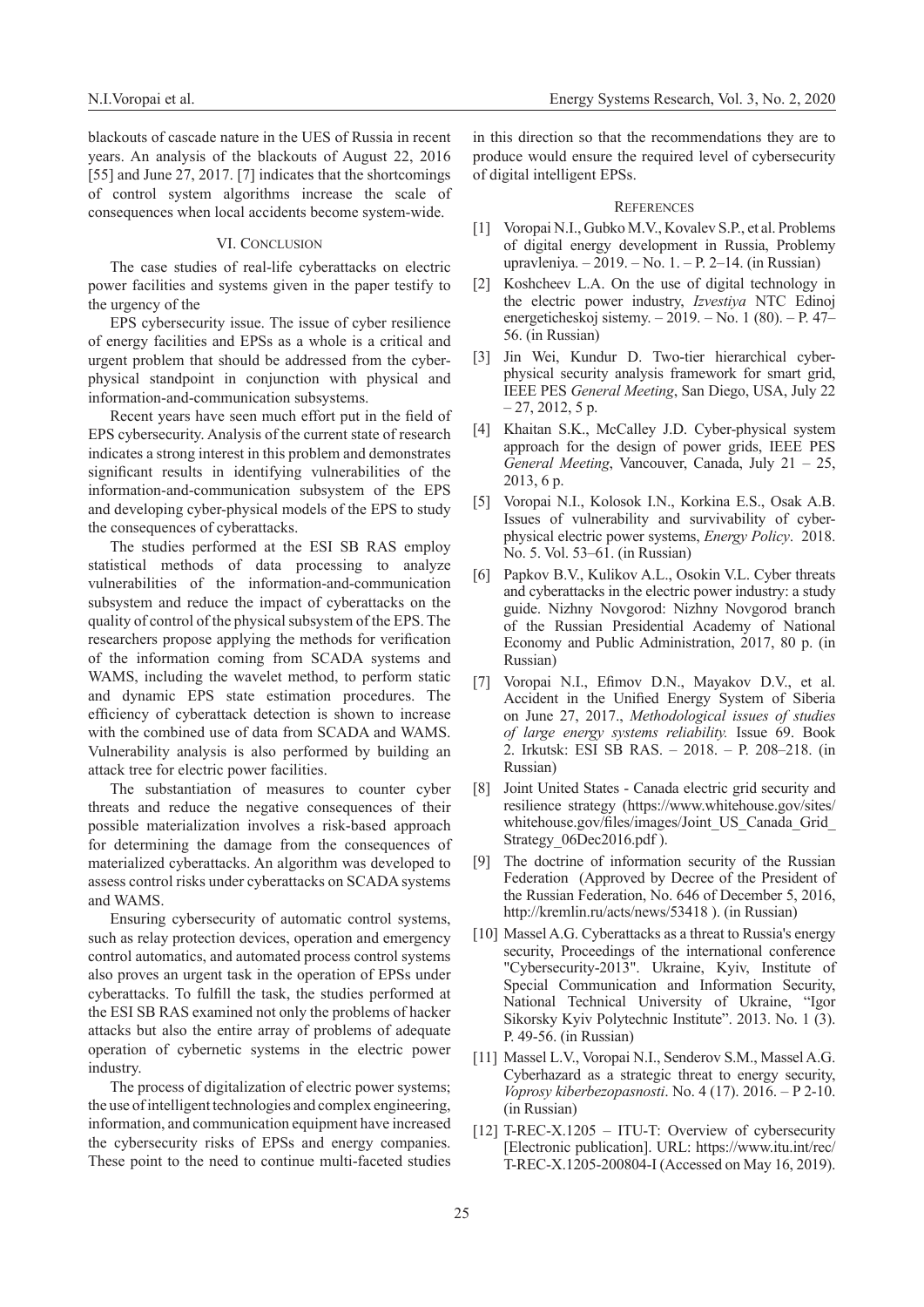- [13] ISO/IEC 27032:2012. Information technology. Security techniques. Guidelines for cybersecurity.
- [14] Massel L.V. Adoption of modern information technology in Smart Grid as a threat to cybersecurity of energy systems of Russia / Information technology and security. – Ukraine, Kyiv, Institute of Special Communication and Information Security, National Technical University of Ukraine "Igor Sikorsky Kyiv Polytechnic Institute", No. 1 (3) 2013. – P. 56-65. (in Russian)
- [15] https://iot.ru/energetika/kiberbezopasnost-venergetike-kak-pobedit-nevidimogo-vraga
- [16] Massel A.G., Gaskova D.A. Methods, and approaches to ensuring the cybersecurity of digital energy facilities, Energeticheskaya politika. – 2018. – No. 5. – P. 62-72. (in Russian)
- [17] Nekrasov V. Blackout Kyiv: what the cyberattack on Kyiv's power grid is fraught with and who is behind it. *Ekonomichna Pravda*, June 15, 2017. Published 07:20 June 16, 2017. (in Russian)
- [18] Fedunenko E., Chernysheva E. Cyberattacks on nuclear facilities. Historical background// *Kommersant newspaper*. No. 10, dated January 20, 2017. (in Russian)
- [19] Cherry S., Langner R. How Stuxnet Is Rewriting the Cyberterrorism Playbook, *IEEE Spectrum*, 2010, No. 10, pp.  $33 - 34$ .
- [20] U.S.- Canada Power System Outage Task Force, Final Report on the August 14, 2003 Blackout in the United States and Canada: Causes and Recommendations, April 2004. online: https://reports.energy.gov/ BlackoutFinal-Web.pdf
- [21] Osak A.B., Panaseckij D.A., Buzina E.Ja. Reliability of emergency control automatics and relay protection from a cybersecurity perspective, M*ethodological issues of studies of large energy systems reliability. Issue* 69. Book 2. Irkutsk: SEI SB RAS, 2018. P. 99– 108. (in Russian)
- [22] Liang G., Zhao J., Luo F., Weller S.R., Dong Z.Y. A review of false data injection attacks against modern power systems, *IEEE Trans. on Smart Grid*, 2017. V.8(4), pp. 1630–1638.
- [23] Holstein D.K., Cease T.W., Seewald M.G. Application and management of cybersecurity measures for protection and control, *CIGRE 2016* Session, Paris, France, August 25 – 30, 2016. 9 p.
- [24] Srikantha P., Kundur D. A DER attack- mitigation differential game for smart grid security analysis, *IEEE Trans. on Smart Grid*. 2016. V. 7(3). pp. 1476– 1485.
- [25] Gamm A.Z. Statistical methods of state estimation of electric power systems. - Moscow: *Nauka*, 1976. 220 p. (in Russian)
- [26] Yamaguchi Y., Ogava A., Takeda A., Iwata S. Cybersecurity analysis of power networks by hypergraph cut algorithms, *IEEE Trans. on Smart Grid*. – 2015. V. 6(5), pp. 2189–2199.
- [27] Khokhlov M.V. Vulnerability of EPS state estimation to cyberattacks, *Methodological issues of studies of large energy systems reliability*. Issue 65. Irkutsk: SEI SB RAS. 2015. pp. 557–566. (in Russian)
- [28] Khokhlov M.V. Optimization models of undetectable and unidentifiable FDI-attacks, *Methodological issues in studies of the reliability of large energy systems.*  Issue 67. Syktyvkar: Komi Republican Printing Office. 2016. pp. 366–376. (in Russian)
- [29] Xiang Y., Ding Z., Zhang Y., Wang L. System reliability evaluation considering load redistribution attacks, *IEEE Trans. on Smart Grid*. 2017. V.8(2).pp. 889–901.
- [30] Zhang Y., Wang L., Xiang Y., Ten Ch.-W. Power system reliability evaluation with SCADA cybersecurity considerations, *IEEE Trans. on Smart Grid*, 2015. V.6(4). pp. 1707–1721.
- [31] Davis K.R., Davis Ch.M., Zonouz S.A., e.a. A cyberphysical modeling and assessment framework for power grid infrastructures, *IEEE Trans. on Smart Grid*. 2015. V. 6(5). pp. 2464–2475.
- [32] Liu R., Vellaithurai C., Biswas S.S., e.a. Analyzing the cyber-physical impact of cyber events on the power grid, *IEEE Trans. on Smart Grid.* 2015. V. 6(5). pp. 2444–2453.
- [33] Arhangelskij O.D., Voloshin A.A., Ivanov F.A. On the cyber-physical model for information security research in the electric power industry //https:// ennlab.ru/wp-content/uploads/2018/06/Statya-O-kiberfizicheskoy-modeli-dlya-issledovaniyinformatsionnoy-bezopasnosti-v-elektroenergetike. pdf. (in Russian)
- [34] Nazarov I.G., Suslov D.V., Nikandrov M.V., Slavutskij L.A. A system of ensuring controlled degradation of the energy facility control system in the event of cyber incidents, *Vestnik Chuvashskogo universiteta*. 2018. No. 1. pp. 146–152. (in Russian)
- [35] Gamm A.Z., Kolosok I.N. Detection of gross telemetry errors in electric power systems. – *Novosibirsk: Nauka*, 2000. 152 p. (in Russian)
- [36] Kolosok I., Gurina L. Calculation of cybersecurity index in the problem of power system state estimation based on SCADA and WAMS measurements, Proc. of the 9th Intern. Conf. on Critical Information Infrastructures Security CRITIS 2014, Limassol, Cyprus, October 13-15, 2014, Revised Selected Papers. Editors: Panayiotou, C.G., Ellinas, G., Kyriakides, E., Polycarpou, M.M. (Eds.). Security and Cryptology © .2016. pp. 172 – 177.
- [37] Kolosok I.N., Gurina L.A. Determination of the index of vulnerability to cyberattacks for the problem of state estimation using SCADA data and synchronized vector measurements, *Elektrotekhnika*, 2017, No. 1, pp. 52-59. (in Russian)
- [38] Bogatyrev L.L., Manusov V.Z., Sodnomdorzh D. Mathematical modeling of operation modes of electric power systems uncertainty – Ulaanbaatar: *Publishing house of the printing office of Bauman Moscow State Technical University*, 1999. 348 p. (in Russian)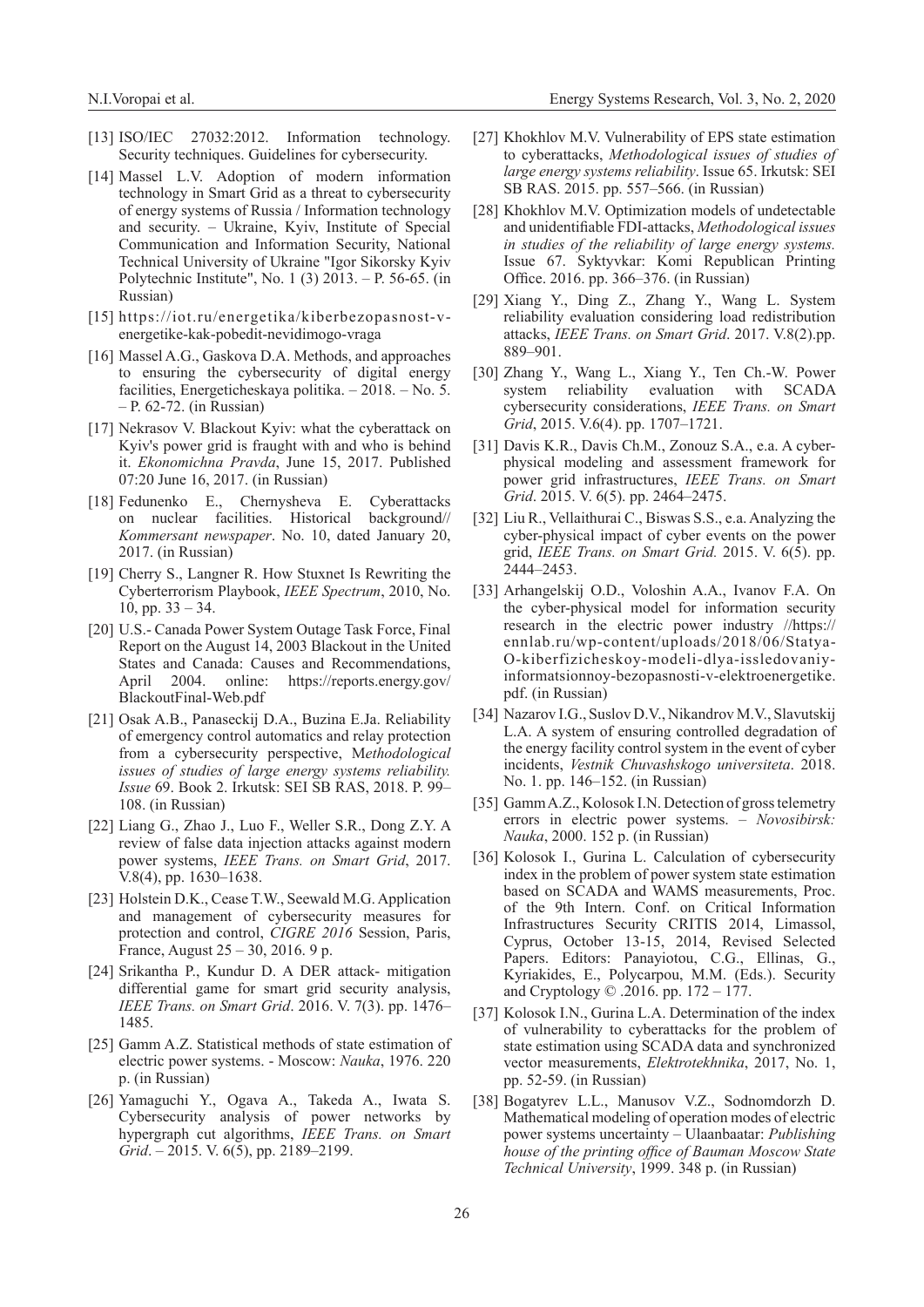- [39] Kolosok I.N., Korkina E.S. Decomposition of power system state estimation problem as a method to tackle cyber-attacks / The 1st IEEE International Conference ICPS-2018, Saint-Petersburg, Russia, May 15-18, 2018, SF-004928
- [40] Kolosok I.N., Gurina L.A. Verification of synchronized vector measurement data in the event of cyberattacks on WAMS, Informacionnye i matematicheskie tekhnologii v nauke i upravlenii. 2017. No. 1 (5). pp. 19–29. (in Russian)
- [41] Clements K. A., Krumpholz G.R., Davis P.W. Power system state estimation with Measurement Deficiency: An observability/measurement placement algorithm, *IEEE Trans. on Power Systems*. 1983. Vol. PAS 102, № 7, pp. 2012-2020.
- [42] Glazunova A.M., Kolosok I.N., Syomshchikov E.S. Detection of erroneous data in the measuring information by methods of dynamic state estimation when controlling an intelligent energy system., *Elektrichestvo*, 2017, No. 2, pp.18–27. (in Russian)
- 43] Voropai N.I., Kolosok I.N., Korkina E.S. Problems of increasing the cyber resilience of the digital substation, Relejnaya zashchita i avtomatizaciya. 2019. Vol. 34. No. 1. pp. 78-83. (in Russian)
- [44] Kolosok I.N., Korkina E.S. Cybersecurity analysis of the digital substation from a cyber-physical system perspective, Informacionnye i matematicheskie tekhnologii v nauke i upravlenii, 2019, 3 (15), pp.121- 131. (in Russian)
- [45] Haimes Y. Systems-based risk analysis, Global Catastrophic Risks, *Nick Bostrom, Milan M. Cirkovic*  (ed), Oxford, 2008, pp. 146-163.
- [46] Massel L.V., Komendantova N.P. Risk assessment of natural and man-made threats to the resilience of energy, environmental, and social systems based on intelligent information technologies, *Informacionnye i matematicheskie tekhnologii v nauke i upravlenii.*  2019. No. 4 (16). pp. 31-45. DOI: 10.25729/2413- 0133-2019-4-03 (in Russian)
- [47] Massel A.G., Massel L.V., Gaskova D.A. Cybersecurity in critical infrastructures (the case of energy), Bezopasnye informatsionnye tekhnologii (BIT-2016). Proceedings of the Seventh All-Russian scientific and technical conference. Ed. by V.A. Matveev, 2016. pp. 197-199. (in Russian)
- [48] Massel A.G., Gaskova D.A. Methods and approaches to ensuring the cybersecurity of digital energy facilities, Energy Policy. 2018. No. 5. pp. 62-72. (in Russian)
- [49] Gaskova D.A., Massel A.G. Cyber threat analysis technique and risk assessment of critical infrastructure cybersecurity breach, *Cybersecurity Isues*. 2019, No. 2 (30). pp. 42-49. (in Russian)
- [50] Kolosok I.N., Gurina L.A. Cybersecurity risk assessment of information-and-communication infrastructure of the intelligent energy system, Informatsionnye i matematicheskie tekhnologii v nauke i upravlenii. 2019. No. 2 (14). P. 40-51. DOI:

10.25729/2413-0133-2019-2-04 (in Russian)

- [51] Kolosok I.N., Gurina L.A. Assessment of risks of EPS control in the event of cyberattacks on the information-and-communication infrastructure of the cyber-physical system, Methodological issues of studies of large energy systems reliability. Book 1 / Ed. by N.I. Voropai. Irkutsk: *ESI SB RAS*, 2019, pp. 238-247. (in Russian)
- [52] Osak A.B., Panasetsky D.A., Buzina E.Ja. The impact of cybersecurity of electric power industry facilities on the reliability of EPS operation, Methodological issues of studies of large energy systems reliability. Issue 67. Syktyvkar: *Komi Republican Printing Office*. 2016. pp. 377–385. (in Russian)
- [53] Osak A.B., Panasetsly D.A., Buzina E.Ja. Ensuring serviceability of the systems of emergency automation and relay protection in the context of cyberattacks, Proceedings of the International Conference *"Relay protection and automation of energy systems"*, St. Petersburg, Russia . 2017. 6 p. (in Russian)
- [54] Osak A.B., Panasetsky D.A., Buzina E.Ja. Improving the reliability of packaged systems of emergency automatics and relay protection under cyberattacks, Methodological issues of studies of large energy systems reliability. Issue 68. Irkutsk: *ESI SB RAS.*  2017. pp. 274–282. (in Russian)
- [55] Voropai N.I., Osak A.B., Smirnov S.S. Analysis of the 2016 system accident in the UES of Russia caused by equipment damage at the Reftinskaya GRES power plant, *Elektrichestvo*. 2018. No. 3. pp. 27–32. (in Russian)